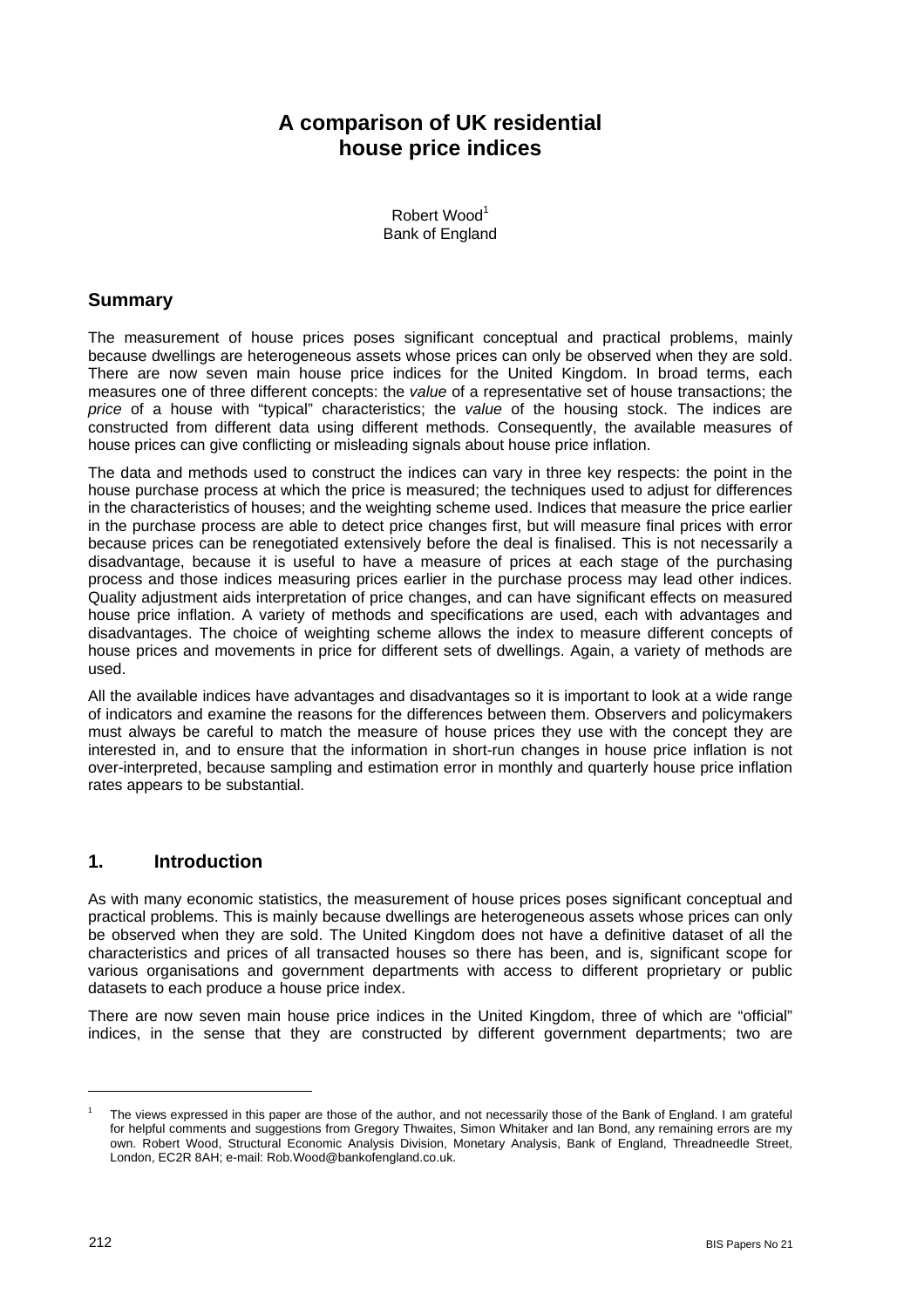constructed by the Office of the Deputy Prime Minister (ODPM) and one by the Land Registry.<sup>2</sup> A further two are constructed by two of the main mortgage lenders in the United Kingdom; HBOS (formerly the Halifax Building society) and the Nationwide Building Society. Finally, two companies with an interest in the housing market, Hometrack and Rightmove, have introduced indices in the last few years. In addition to these indices there are two main survey based measures of house price inflation, produced by the Royal Institution of Chartered Surveyors and the House Builders Federation, and a number of less well known indices and surveys some of which are regional or concentrate on specific market segments (such as Buy to Let purchases).

The data and methods used to construct the indices vary. This is because there are several valid concepts of house prices - such as the average transaction price, the price of a typical house and the housing stock deflator - and the methods to calculate each are different. However, the methods used vary even within the set of indices measuring each particular type of house price. The data used are often proprietary to the institution constructing the index.

These issues introduce significant complexity and confusion into determining house price movements in the United Kingdom. The range of available measures of house prices almost always give different estimates of the rate of house price inflation and since the indices use different methods and samples it is difficult to analyse why there are differences. This paper compares the available indices in the United Kingdom; both their construction methods and their outturns. Since there are seven main house price indices that is a difficult task. The focus of the paper, therefore, is to try to identify the advantages and disadvantages of each method relative to the other methods. The paper then compares the outturns of the indices with a view to highlighting the importance of the different methods.

The next section considers how house prices could be measured, and sets up a framework for categorising the various methods and data sets that can be used to measure prices. The third section then categorises the available residential house price indices and compares the methods used to construct the various indices. Section 4 compares the outturns of the indices with a view to considering the impact of the different methods used to construct them.

## **2. Methods and data sets used to construct residential house price indices**

## **2.1 Why are house prices difficult to measure?**

The price of housing is harder to measure than that of most other goods and assets because of three key distinguishing characteristics. First, and most importantly, dwellings are heterogeneous. No two dwellings are identical, if only because they cannot occupy quite the same location. This means that sampled house prices may be a poor indicator of all house prices because we cannot always reliably predict the sales price of a given dwelling from the price of another.

Second, the market price of a given dwelling cannot easily be observed without it being sold. Dwellings are typically transacted at a price reached through negotiation or at auction, so the advertised price can be a poor guide to the eventual selling price. The set of observations that can be used to estimate house prices is therefore usually restricted to transactions prices, so the mixture of prices that can be observed will be determined by the types of houses transacted in any given period. There is, however, no definitive dataset of all the characteristics and prices of all transacted houses in the United Kingdom. Consequently, many similar house price indices can coexist because they use different, mostly proprietary, datasets.

Third, houses are generally sold infrequently: over the 1990s the number of private dwellings sold per year was around 7% of the stock. At that rate, each house would be sold, on average,

<span id="page-1-0"></span><sup>2</sup> The Financial Times (FT) has recently begun publishing an index that is a forecast of a monthly and seasonally adjusted version of the Land Registry index.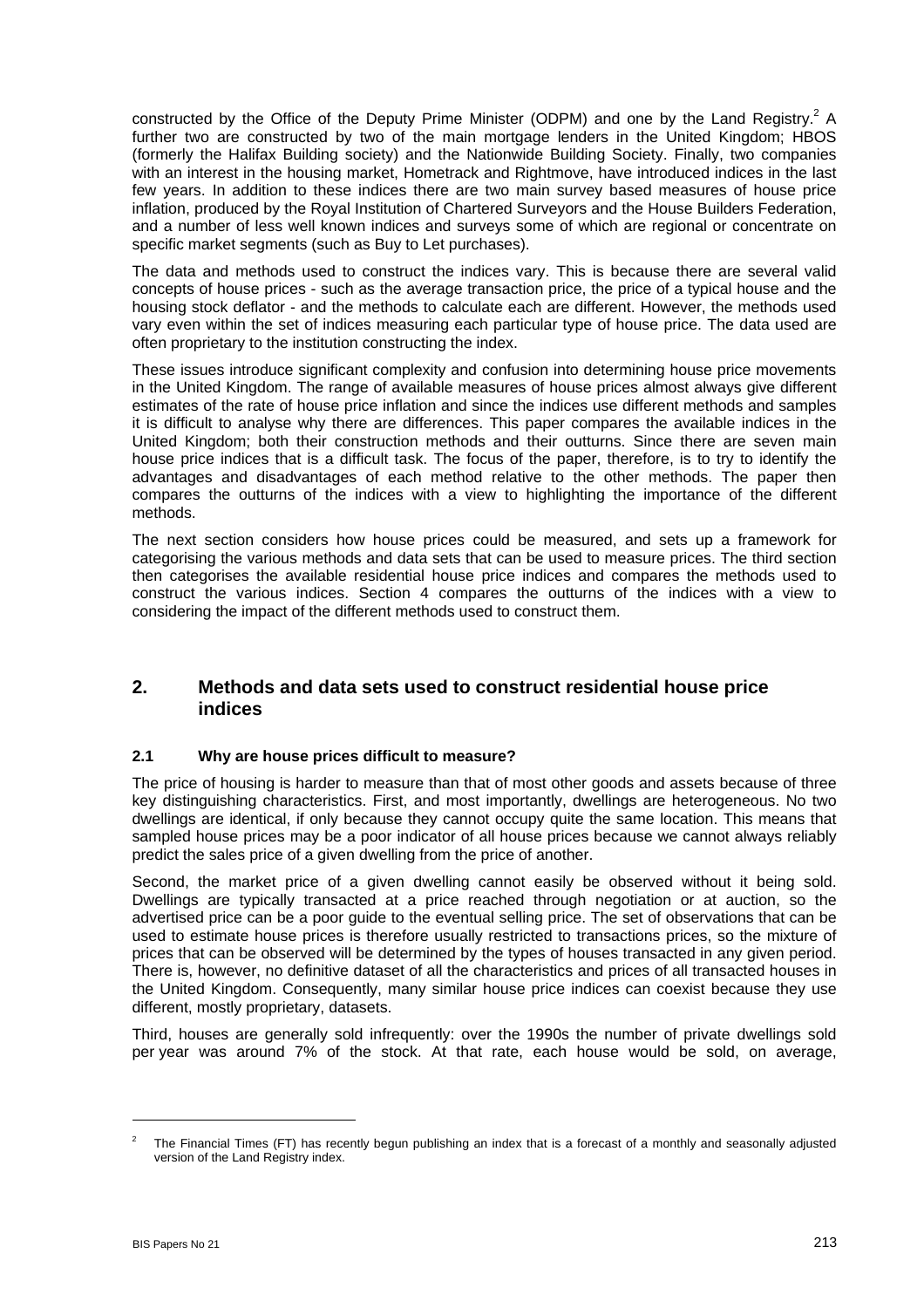approximately once every 14 years. So the most recent price observation for a given house will be, on average, seven years old, and will therefore be an unreliable guide to the price it would fetch today.

As well as prices being hard to measure, there is no single definitive concept of the UK house price. A simple average of transaction prices in a given period has a clear interpretation: the mean price of houses sold in that period. This is a useful measure if one wants to estimate the value of turnover in the housing market (which will be related, for example, to stamp duty receipts and estate agents' turnover). But, we may equally well be interested in the value of the total housing stock - sometimes referred to as housing wealth - or the price of a representative house. To calculate indices consistent with those other concepts the data must be quality adjusted - because changes in the mean price over time may reflect changes in the mix of houses being sold rather than in the value of the stock of dwellings or the price of a typical house - and weighted correctly - because the mix of houses sold each period is unlikely to be a consistently reliable indicator of the mix of houses whose price the index is trying to measure eg the mix of houses typically transacted or the mix of houses in the housing stock.

## **2.2 Methods for quality adjusting data and their advantages and disadvantages**

Constant-quality measures of house prices try to standardise, and make comparable over time, the information available in the data, to overcome the limitations of simple averages. Three main methods can be used: hedonic regression; mix-adjustment; and the repeat-sales method:

- *Hedonic regression*. The price of a house depends on its location and its physical characteristics. Hedonic regression is a way of estimating the value the marketplaces on each of those attributes. The estimates are then used to construct the price of a synthetic house with a representative amount of each characteristic.
- *Mix adjustment*. House price observations are grouped into sets or "cells" of observations on houses with similar location and physical attributes. For instance, the old ODPM index contained around 300 cells (the new ODPM index contains around 150,000 cells). The mean prices in each cell are weighted together to give a "mix-adjusted" price. A change in the composition of the sample will alter the number of observations in each cell. But if the cells are defined sufficiently precisely, so that all elements of the cell have similar prices and price trends, then such compositional changes will not systematically affect the mix-adjusted house price.

The mix-adjustment and hedonic regression techniques can give very similar results if they control for the same house characteristics.

• *Repeat sales*. Both of the previous methods require a large number of dwelling characteristics to be recorded if they are to be reliable. In some cases this information is not readily available. Instead, there may be information on the history of transactions for a large sample of dwellings, which allows us to examine the price changes of individual houses. Observing the sale prices of a given house at two points in time will give an estimate of general house price inflation between those two transactions. With a sufficient number of estimates from partially overlapping periods, house price inflation could be estimated. No repeat sales indices yet exist for the United Kingdom.

All these methods have disadvantages. Both hedonic and mix-adjusted indices will suffer from the same problems as simple averages if they do not control for all relevant characteristics. If some characteristics were omitted from the hedonic regression or cell structure a change in the distribution of these characteristics over time would create inaccuracies in the estimated change in the price of a constant-quality house. For example, if fitted kitchens became more common, but were not recorded as a characteristic of the houses in the sample, the price index may rise too quickly: higher prices from the inclusion of fitted kitchens may be mistaken for an increase in the price of a constant-attributes house.<sup>3</sup> To the extent that the existing house price indices do not measure such quality improvements

<span id="page-2-0"></span>It should be noted that the impact of an excluded variable is particularly complicated if the existence of that characteristic, for instance fitted kitchens, is correlated with some other characteristic that is included in the hedonic regression or mixadjustment.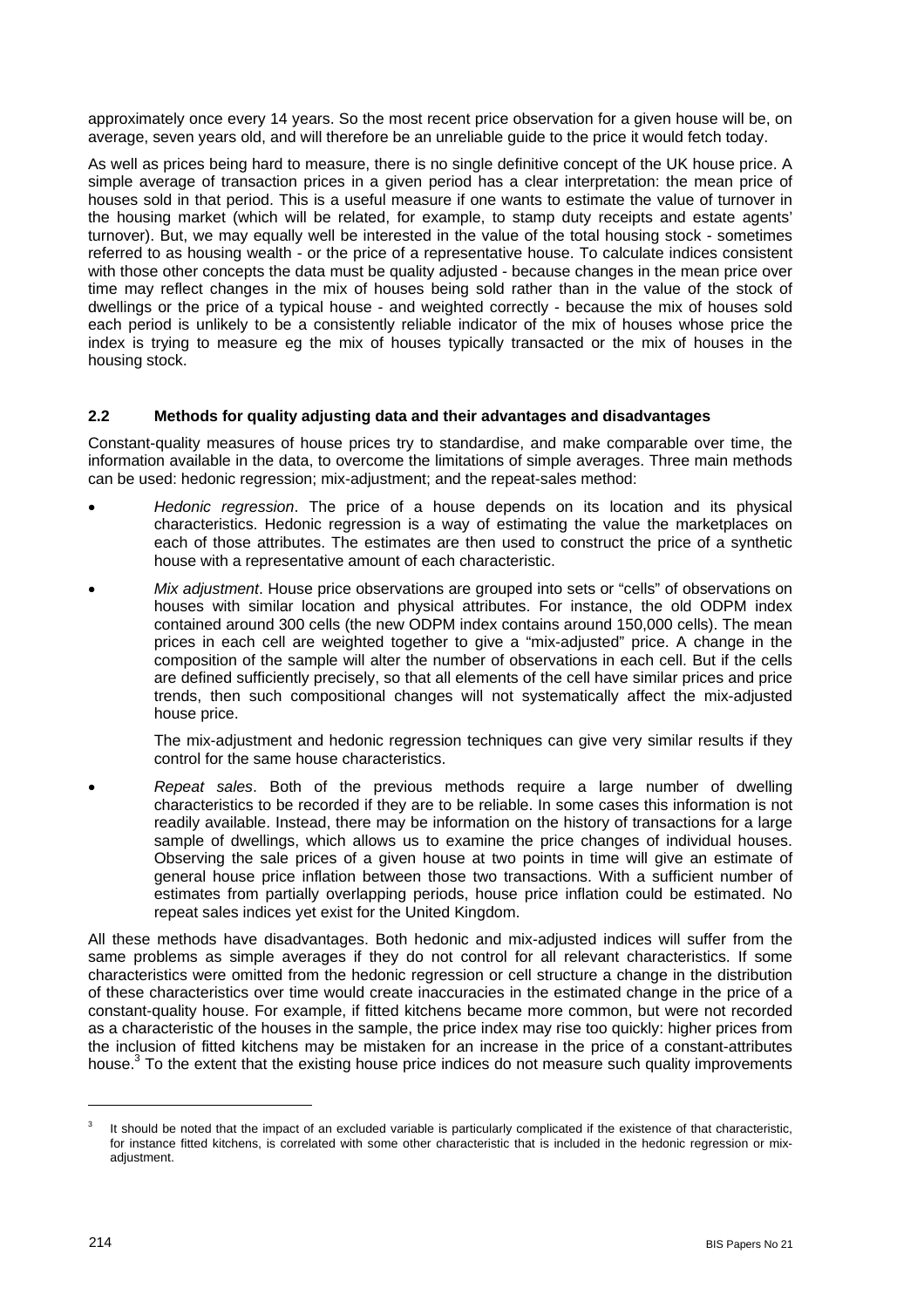as they become more prevalent, they may overstate the rate of constant-quality house price inflation. Furthermore, if these unobserved attributes were more common in properties sold at certain phases of the cycle (for example, if the top end of the market were relatively active during booms) then the amplitude of fluctuations in house price inflation may be understated or overstated accordingly.

Changes in the sample mix between houses with different inflation rates would affect the estimates from simple repeat-sales indices. For example, if detached and terrace houses appreciate at 0% and 5% per year respectively, a shift in the sample towards terrace houses will increase the estimated average inflation rate, because no account is taken of the characteristics of the sample. Furthermore, the estimated appreciation rate will also be biased if the property is altered or its condition changes between the two price observations. Hybrid hedonic repeat-sales indices can remove this problem by controlling for the characteristics of the sample, but such indices will be subject to similar disadvantages to those for hedonic indices and will have similar data requirements.

## **2.3 Weighting**

The levels and inflation rates of house prices in the United Kingdom are widely dispersed - the prices of similar dwellings in different locations can vary by a factor of more than seven (see Chart 1) - so the choice of weights for an index could have significant effects on measured house prices and inflation. The weighting scheme will depend on two factors:

- Which constant notional house or set of houses the index is representing. For instance, is the index measuring the price of typically transacted houses or the stock of dwellings?
- Whether the index is measuring the change in *value* of a set of houses or the change in *price* of a typical member of a set of houses (which need not be an actual house, it could be the average or median house in a group). In other words, the weighting scheme will depend on whether expensive houses in the set should receive more weight, commensurate with their share of expenditure on the set? We can choose to represent the price of a house with typical characteristics, where all houses in a set have equal weight in determining what is typical. This would involve "volume weighting". Alternatively, we can represent the price of a representative collection of houses, where more expensive houses have an accordingly higher weight. This would involve "expenditure weighting".



Source: Land Registry.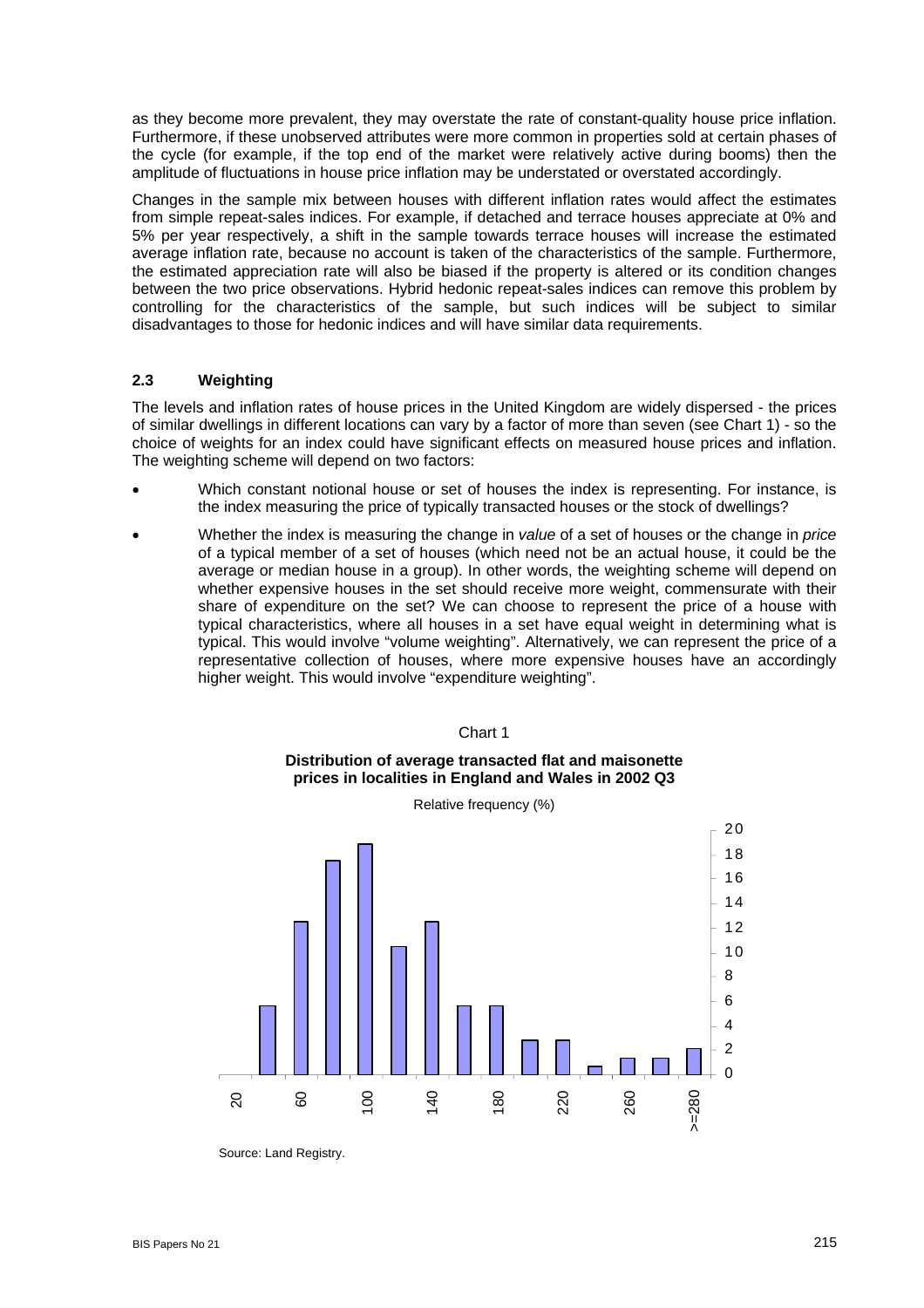If all houses were appreciating at a common rate, both price indices reflecting expenditure and volume weights would appreciate at that rate. But if low- and high-value houses were to exhibit different price trends, the inflation rates of volume and expenditure-weighted indices would diverge.

## **2.4 Available datasets**

The Land Registry dataset<sup>4</sup> contains the prices of all transacted houses in England and Wales, including those purchased without a mortgage (so called cash transactions). However, it has two disadvantages. First, only a very limited number of characteristics are recorded for each house so it is unsuitable for use in an hedonic regression; it does not include house size which is one of the more important characteristics. Second, it is only available quarterly and with a six week lag. Missing observations are then added to the dataset a further three months later; so the final dataset is not available until four and a half months after the quarter to which it refers. The Council of Mortgage Lenders (CML), an organisation representing the industry, compiles a sample of its members' mortgage approvals called the Survey of Mortgage Lenders (SML). However, until recently the sample proportion has been small (it has only increased from a 5% sample in the last couple of years) to date and it is not available until four weeks after the end of the month.

The problems with the Land Registry and SML datasets mean there is significant scope for other organisations with access to house price data, such as mortgage lenders, estate agents and advertisers, to produce house price indices based on that data. This, of course, makes comparison of the indices difficult because differences could be due to two factors: differences in the data or differences in the construction methods.

## **3. Comparison of the methods used to construct the seven main UK house price indices**

## **3.1 UK house price indices**

Table 1 describes the seven main UK house price indices.<sup>5</sup> The first three could be considered "official" indices because they are produced by government departments. The old and new ODPM indices both use the SML dataset but use different methods. The new index replaces the old one; it is based on a much larger sample of mortgage approvals than the old ODPM index and uses a more sophisticated mix-adjustment method.<sup>6</sup> It is intended that the new index will, in due course, become a National Statistic, but currently only a short back-run of data is available (extending back to February 2002) and it was published for the first time in September 2003, so both the old and new indices have been included in this analysis.

The Land Registry index has been discussed previously. The Halifax and Nationwide indices are produced by two UK mortgage lenders. Rightmove is a website on which estate agents post adverts for properties for sale or to rent. They use the posted asking prices on their internet site to construct a house price index. Hometrack use a survey of estate agents to construct an index.

#### **3.2 Housing market timeline**

The main indices measure the price of dwellings at different points in the house purchase process, shown in Chart 2. Indices nearer the beginning may detect changes in house prices first: the house

<span id="page-4-0"></span>The "Land Registry" is a government department that maintains a register - the Land Register - of the ownership of all property and land in the United Kingdom. The Land Registry must be informed of changes in ownership for them to be legally recognised, so it is able to maintain a database of all housing market transactions.

<span id="page-4-1"></span><sup>5</sup> The Land Registry, Hometrack and Rightmove indices cover only dwellings in England and Wales but are included because transactions in England and Wales account for a large proportion of those in the whole of the United Kingdom.

<span id="page-4-2"></span><sup>6</sup> See Wall (1998) and Fenwick and Duff (2002). Further information about the new index is also available from the ODPM website: [http://www.odpm.gov.uk/stellent/groups/odpm\\_control/documents/contentservertemplate/odpm\\_index.hcst?n=1618](http://www.odpm.gov.uk/stellent/groups/odpm_control/documents/contentservertemplate/odpm_index.hcst?n=1618&l=3)  $& = 3.$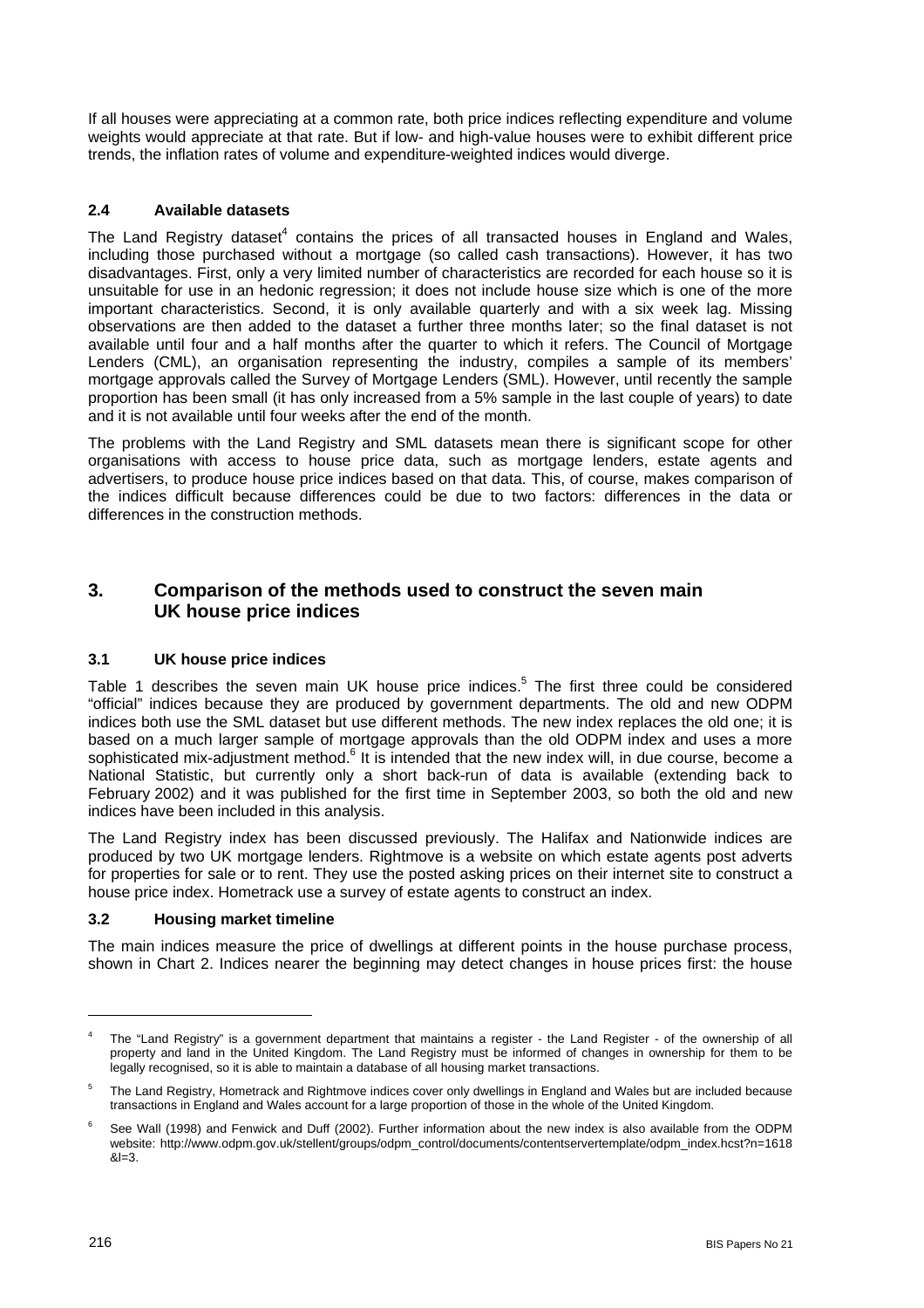prices appearing in the September Halifax and Nationwide indices will not appear in the ODPM sample until October or November. However, because house prices are usually reached through negotiation the sale price may change through the process. A buyer may agree a price with a seller somewhat below the seller's initial asking price (recorded by the Rightmove index). A survey of the property carried out for the mortgage lender at the mortgage approval stage may lead to further revisions of the price. This may occur if, for instance, the surveyor suggested to the mortgage lender that the house was not worth the price agreed between buyer and seller. Finally, the price may be renegotiated following the approval of a mortgage (the stage at which the price is measured by the Halifax, Nationwide and Hometrack indices).

|                      | <b>Data</b>                                                                         | Quality<br>adjustment<br>method | <b>Seasonally</b><br>adjusted? | <b>Weights used</b>                                                              | Weighting<br>method | <b>Measures</b>                                        |
|----------------------|-------------------------------------------------------------------------------------|---------------------------------|--------------------------------|----------------------------------------------------------------------------------|---------------------|--------------------------------------------------------|
| "Old"<br><b>ODPM</b> | <b>SML 5%</b><br>sample of<br>CML eligible<br>completions                           | Mix<br>adjustment               | <b>No</b>                      | Rolling<br>average of<br><b>SML</b><br>transactions                              | Expenditure         | Value of<br>average set of<br>transacted<br>dwellings  |
| "New"<br><b>ODPM</b> | SML 30-50%<br>sample of<br>CML eligible<br>completions                              | <b>Mix</b><br>adjustment        | No                             | Rolling<br>average of<br><b>Land Registry</b><br>transactions                    | Expenditure         | Value of<br>average set of<br>transacted<br>dwellings  |
| Land<br>Registry     | 100% of sales<br>registered in<br>England and<br>Wales                              | Simple<br>average               | <b>No</b>                      | None                                                                             | Expenditure         | Value of set of<br>transacted<br>dwellings             |
| Halifax              | Loans<br>approved for<br>house<br>purchase by<br>Halifax                            | Hedonic<br>regression           | Yes                            | 1983 Halifax<br>loan approvals                                                   | Volume              | Price of<br>"Halifax"<br>representative<br>dwelling    |
| Nationwide           | Loans<br>approved for<br>house<br>purchase by<br>Nationwide                         | Hedonic<br>regression           | Yes                            | Rolling<br>average of<br>SML, Land<br>Registry and<br>Nationwide<br>transactions | Volume              | Price of<br>"Nationwide"<br>representative<br>dwelling |
| Hometrack            | Survey of<br>approx 4,000<br>estate agents'<br>estimated<br>local average<br>prices | Mix<br>adjustment               | <b>No</b>                      | England and<br>Wales housing<br>stock                                            | Expenditure         | Value of<br>housing stock                              |
| Rightmove            | Sellers' asking<br>prices posted<br>on internet site                                | <b>Mix</b><br>adjustment        | <b>No</b>                      | England and<br>Wales housing<br>stock                                            | Expenditure         | Value of<br>housing stock                              |

Table 1 **Main UK house price indices** 

The prices at each stage of the house purchase process have uses. For instance, estate agents may be interested in the extent to which sellers are changing asking prices. But in general the indices exist, or are used by many observers, to provide an estimate of changes in the final or actual "price of housing". Indices based on mortgage approval data will exclude some transactions, cash transactions, from their datasets. This may be important if the sample also does not include houses similar to those purchased with cash. But to the extent that the price of houses purchased with cash do not behave differently to those purchased with a mortgage and that the size and incidence of price revisions do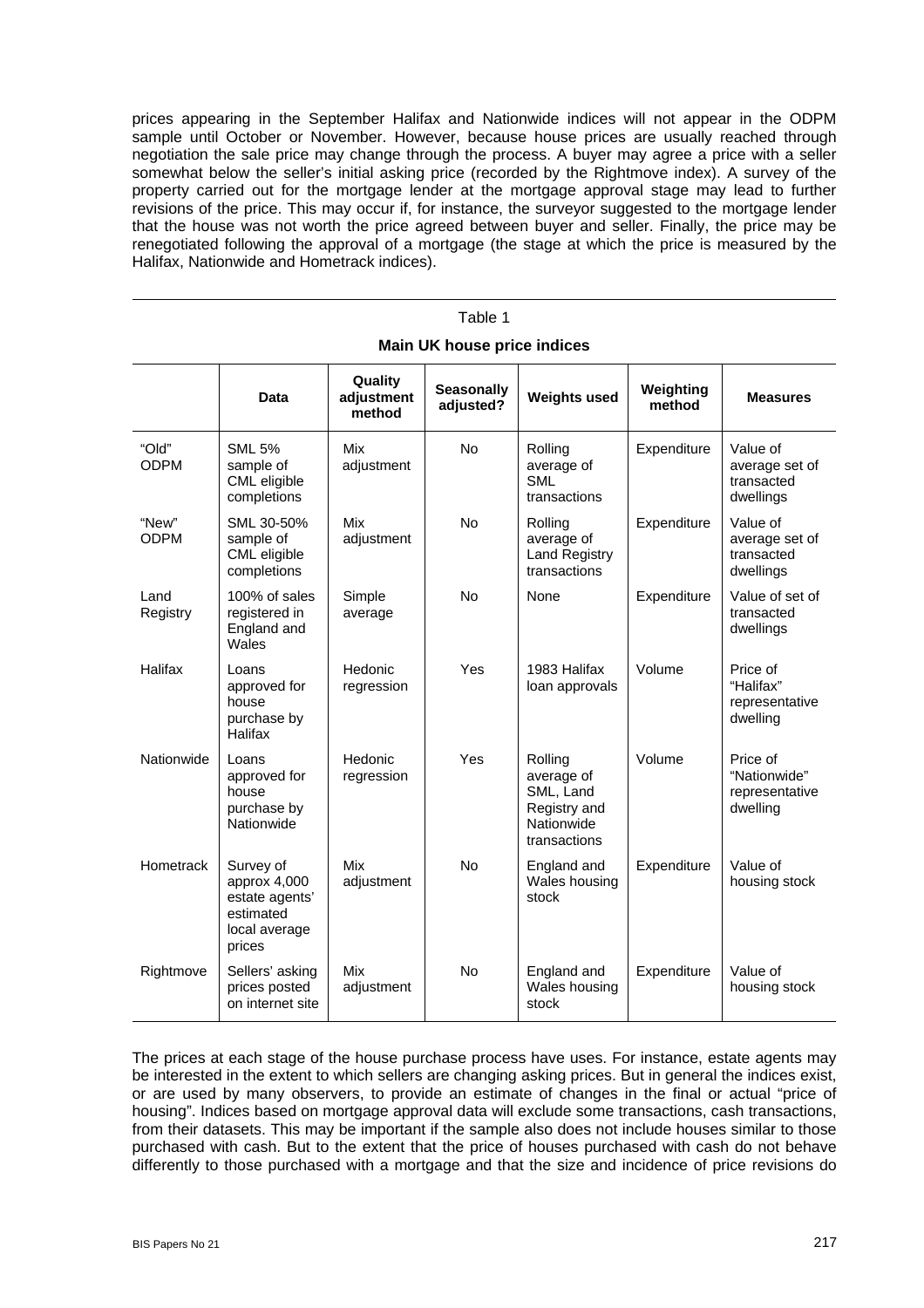not vary over time, an index positioned at any point in the house purchase process should measure changes in the final agreed prices correctly. Both these conditions are, however, unlikely to hold.



#### **House purchase timeline and house price indices**



Sources: Bank of England; ODPM.

Comparing the indices, the Rightmove index will detect price changes earliest in the timeline, but the prices used by Rightmove will be the most likely to be revised. At the other extreme, the prices in the Land Registry index will never be revised (because they record how much buyers *have* paid for a dwelling), but price changes will be captured by Rightmove six months earlier than by the Land Registry (nearly eight months if the lag in compiling the Land Registry dataset is taken into account).

The Halifax and Nationwide indices are in many ways a good compromise between accuracy and timeliness. Their data is likely to measure final prices more accurately than the Rightmove data, but less accurately than the Land Registry data. Their datasets will be subject to sample selection bias to some extent, since each index relies only on the lender's own mortgage approvals, which may depend on the competitiveness of the mortgage rates offered by each lender. However, the Halifax and Nationwide indices will measure price changes nearly three months earlier than the Land Registry index (nearly five months if the lag in compiling the Land Registry dataset is taken into account).

Price revisions between mortgage approval and transaction completion stage may, however, be systematic and wide-spread. In times of house price rises, price revisions are likely to be systematically positive, whilst when prices are falling revisions are likely to be negative. In England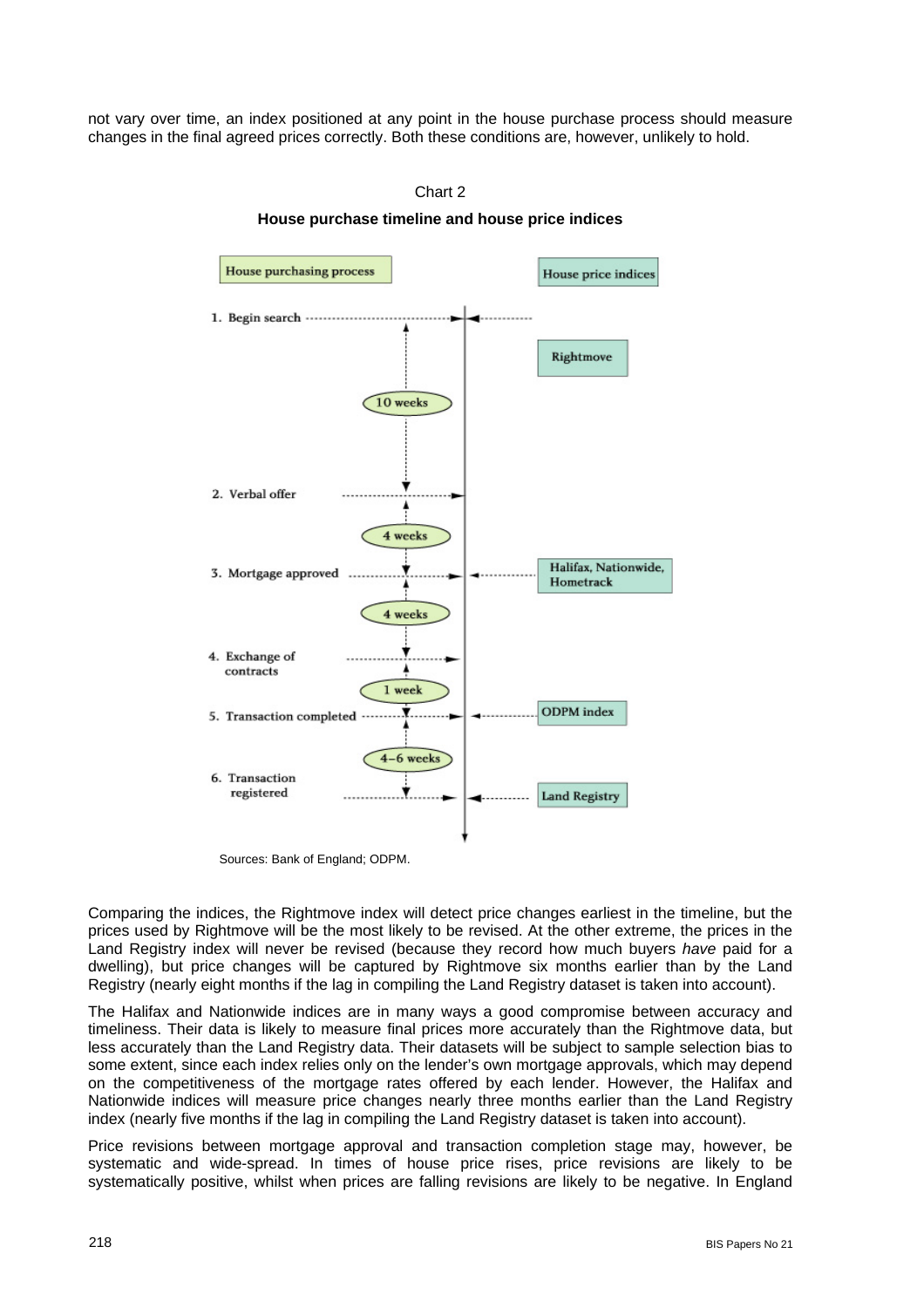and Wales, an agreed sale can be cancelled by either side of the transaction at any point until ownership changes (transaction completed). This leaves each side an alternative option should the value of a house change after a sale is agreed. Sellers can accept a higher offer from another buyer (called "gazumping"), and buyers can agree a price for another property. Consequently, when prices are rising sellers may be able to take advantage of the outside option of accepting another offer to revise the price upwards. When prices are falling buyers may be able to take advantage of the outside option of purchasing another, cheaper property. Transactions and search costs complicate this simplistic picture, but the broad point is likely to stand.

Finally, the Hometrack index is a measure of house prices at the mortgage approval stage. But it makes use of estate agents' estimates of average prices by postcode and house type (detached, semi-detached, terraced, bungalow). Estate agents are exposed directly and frequently to the market so they might be considered the correct group to survey about house prices. Such a survey requires estate agents to accurately estimate local average prices. But as long as any errors made are not systematically biased then they should have little effect on measured of house price inflation.

## **3.3 Quality adjustment**

All indices other than the Land Registry use hedonic regression or mix-adjustment methods to quality adjust their data to take account of the effect of changes from one period to the next in the mix of houses transacted. The mix adjustment and hedonic regression methods for quality adjusting the data can be similar under certain circumstances. If mix-adjustment is undertaken with the same house characteristics as in an hedonic regression, both indices use the same weights, and the mix-adjusted index is a geometric mean of the cell prices, then the two indices should give similar results.

In practice, the hedonic regression methods used by the Halifax and Nationwide have been more encompassing than the mix-adjustment method used to construct the "old" ODPM index. The old ODPM index was mix-adjusted using a small number of characteristics: region; number of bedrooms; house type (ie detached/bungalow/flat, semi-detached, terraced); old or new; type of buyer (first time buyer or former owner occupier). Consequently, the old index had only 300 "cells". Table 2 below shows that the Halifax and Nationwide indices control for the effects of many more characteristics, and so are less likely to be affected by changes in the mix of houses sold than the old ODPM index; the ODPM index may change if the number of houses in the sample with, for instance, bathrooms, or garages, or a garden, changes. The Halifax and Nationwide indices are unlikely to be affected to the same extent.

The new ODPM index controls for more characteristics than the old version and each characteristic is included in more detail. For instance, local authority district is used instead of region; the exact number of rooms is used instead of allocating dwellings to a group eg five or less rooms, five to seven rooms etc. The seven characteristics used are: location (local authority district); cluster (an ONS classification of local authorities); type of neighbourhood (ACORN classification); dwelling type (detached, semidetached, bungalow, flat, terraced); number of rooms; old or new; type of buyer (first time buyer or former owner occupier). The new index has over 150,000 cells instead of 300 in the old index.

Turning to comparing the Halifax and Nationwide indices, Table 2 shows that the hedonic regressions employed by the two indices differ to some extent in the judgements they embody: each is based on a somewhat different set of characteristics, and some characteristics contribute to the house price in different ways. For instance, both lenders assume that the number of bathrooms affects the price of a house. But the Halifax index treats each successive bathroom as contributing the same additional amount to the house price, whereas the Nationwide index makes no distinction between a house with two bathrooms and one with three or more.<sup>[7](#page-7-0)</sup> Such discrepancies may give rise to differences in the two indices' estimates of the rate of house price inflation; the inclusion of a variable in one equation but not another is likely to affect the coefficients on other variables in the equations. So even if the Halifax and Nationwide used the same data and definition of a typical house, their estimates of the price of a typical house would be likely to differ.

<span id="page-7-0"></span><sup>7</sup> The method used to construct the Halifax index is discussed in some detail in Fleming and Nellis (1984), available on request from the Halifax.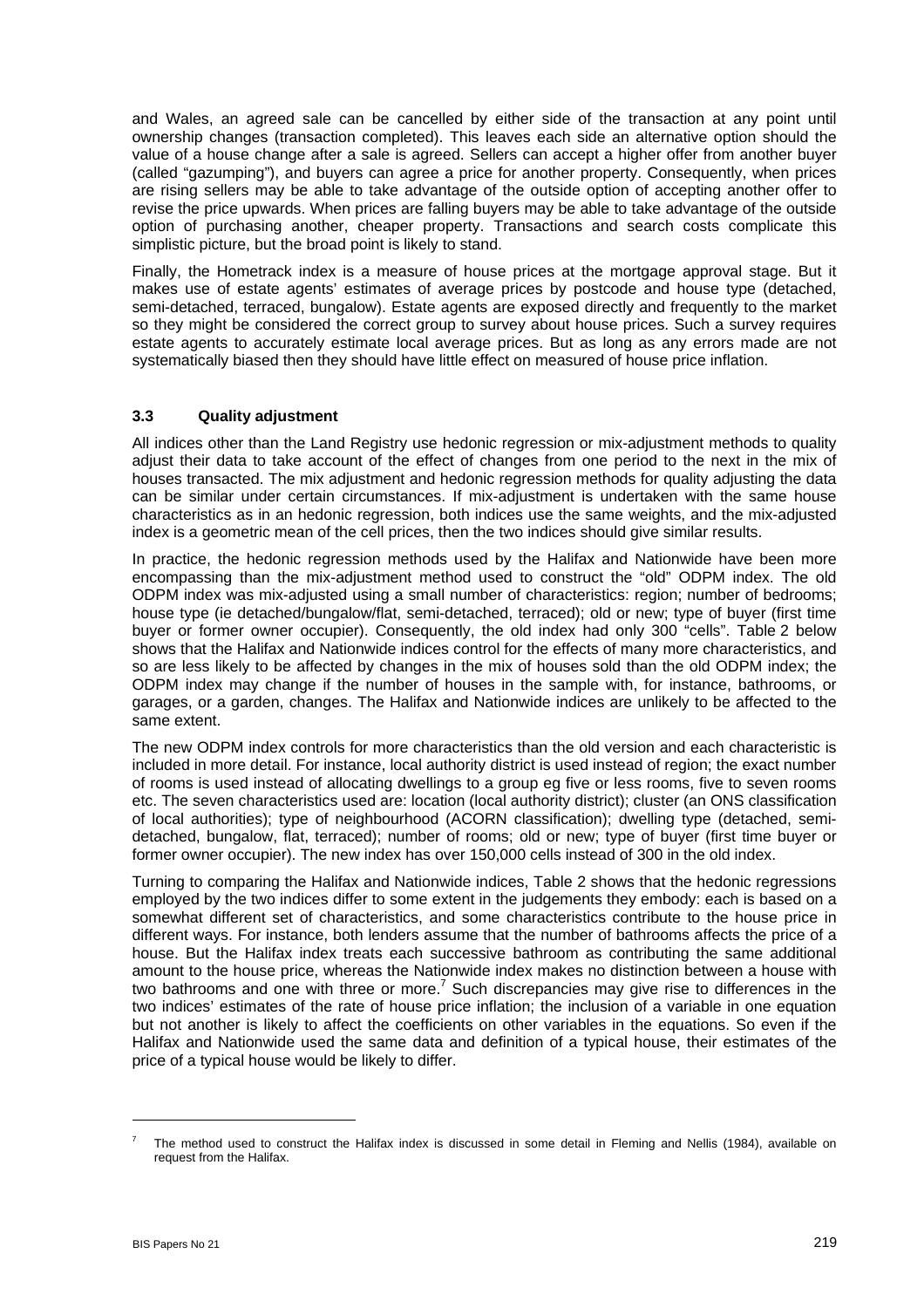The Hometrack and Rightmove indices mix-adjust data by postcode and property type. The location used is defined at a lower level of aggregation than that in any other index, but both indices exclude a large number of other relevant characteristics (such as number of bedrooms). The mix-adjustment used in these two indices can be considered to be broader than that in the Land Registry index but narrower than used in other indices.

| Table 2<br><b>Characteristics in the Nationwide</b>                             |                                                                     |                                                         |  |  |  |  |  |
|---------------------------------------------------------------------------------|---------------------------------------------------------------------|---------------------------------------------------------|--|--|--|--|--|
| <b>Characteristic</b>                                                           | and Halifax hedonic regressions<br>In the Nationwide<br>regression? | In the Halifax regression?                              |  |  |  |  |  |
| Detached house                                                                  | ✓                                                                   | ✓                                                       |  |  |  |  |  |
| <b>Terraced house</b>                                                           |                                                                     | ✓                                                       |  |  |  |  |  |
| Detached bungalow                                                               | ✓                                                                   | ✓                                                       |  |  |  |  |  |
| Semi-detached bungalow                                                          | ✓                                                                   | But uses one bungalow dummy<br>variable rather than two |  |  |  |  |  |
| Purpose built flat/maisonette or new converted                                  | ✓                                                                   | ✓                                                       |  |  |  |  |  |
| Converted flat/maisonette                                                       | ✓                                                                   | But uses one flat dummy<br>variable rather than two     |  |  |  |  |  |
| Tenure                                                                          | ✓                                                                   | ✓                                                       |  |  |  |  |  |
| Number of bedrooms                                                              | ✓                                                                   | x                                                       |  |  |  |  |  |
| Number of habitable rooms                                                       | x                                                                   | ✓                                                       |  |  |  |  |  |
| Double garage                                                                   | ✓                                                                   | x                                                       |  |  |  |  |  |
| Number of garages                                                               | x                                                                   | ✓                                                       |  |  |  |  |  |
| Number of garage spaces                                                         | x                                                                   | ✓                                                       |  |  |  |  |  |
| Parking space or no garage                                                      | ✓                                                                   | x                                                       |  |  |  |  |  |
| Central heating type                                                            | ✓                                                                   | ✓                                                       |  |  |  |  |  |
| Floor size (sqft)                                                               | ✓                                                                   | x                                                       |  |  |  |  |  |
| Number of acres                                                                 | x                                                                   | ✓                                                       |  |  |  |  |  |
| More than one bathroom                                                          | ✓                                                                   | x                                                       |  |  |  |  |  |
| Number of bathrooms                                                             | x                                                                   |                                                         |  |  |  |  |  |
| Number of toilets                                                               | x                                                                   |                                                         |  |  |  |  |  |
| Garden                                                                          | x                                                                   |                                                         |  |  |  |  |  |
| Subject to a road charge                                                        | x                                                                   | ✓                                                       |  |  |  |  |  |
| Property age                                                                    | x                                                                   | ✓                                                       |  |  |  |  |  |
| New                                                                             | ✓                                                                   | x                                                       |  |  |  |  |  |
| Region                                                                          |                                                                     | ✓                                                       |  |  |  |  |  |
| <b>ACORN (A Classification of Residential</b><br>Neighbourhoods) classification |                                                                     | x                                                       |  |  |  |  |  |
| Parliamentary constituency                                                      | ✓                                                                   | x                                                       |  |  |  |  |  |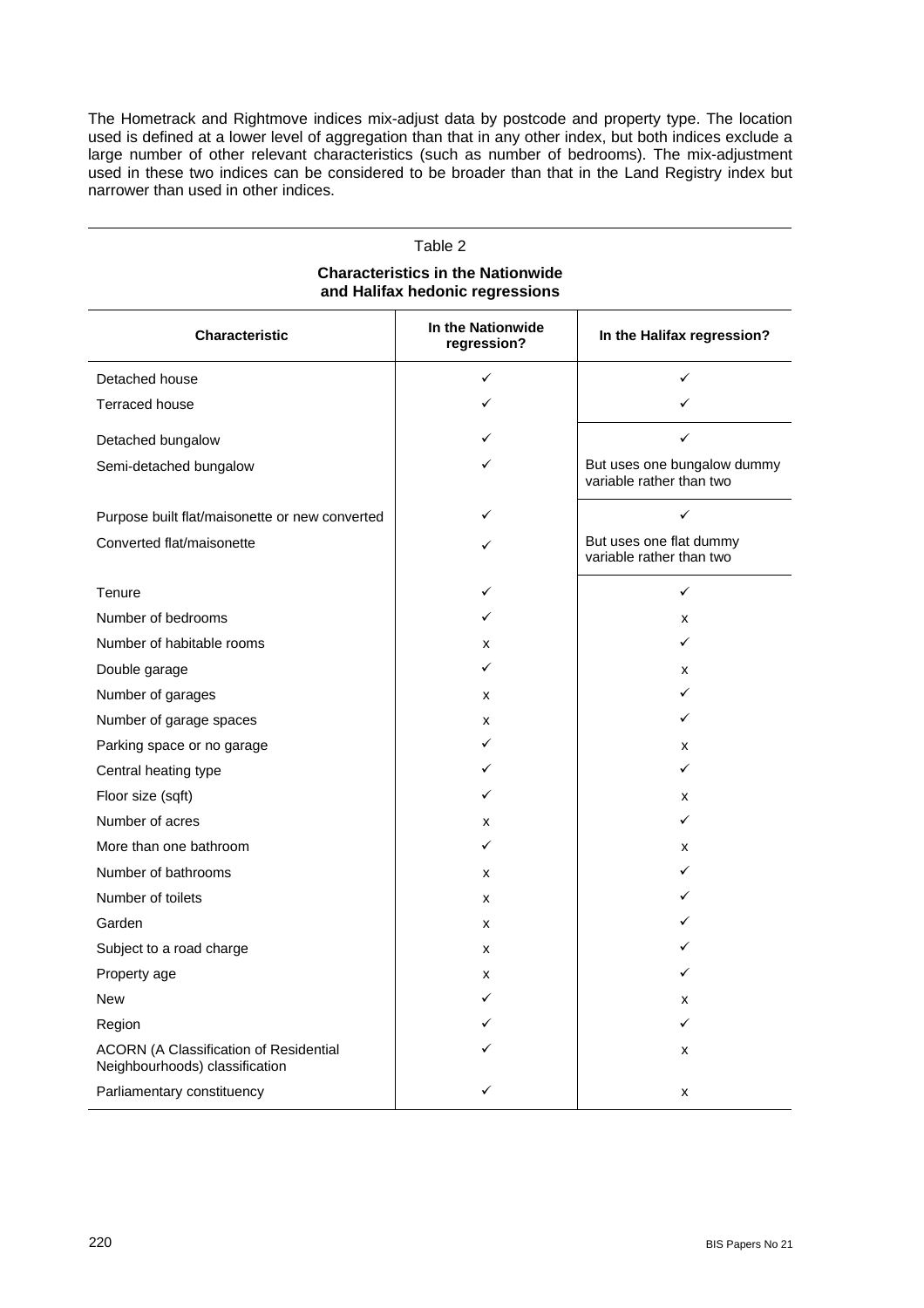## **3.4 Weighting**

There are two issues to consider when comparing the weighting schemes of the indices. First, which constant notional house or set of houses is the index representing? Second, is the index volume or expenditure weighted?

In terms of the first issue, the indices can be put into one of two groups with respect to the type of price they are trying to measure.

- *Transactions weights* (Old ODPM, New ODPM, Land Registry, Halifax and Nationwide). Indices in this group measure either the price of a typically transacted house, or the value of a set of typically transacted dwellings. The Land Registry index is a special case in this group because, in a strict sense, the average price uses transactions weights from the most recent month or quarter.
- *Housing stock weights* (Hometrack and Rightmove). Indices in this group measure either the price of a typical member of the housing stock, or the value of the housing stock.

The indices also differ in their use of current or base weights:

- *Base weights* (Halifax and Rightmove). The weights are defined by the transactions or housing stock from a particular year and are never changed. For instance, the Halifax index measures the price of a dwelling that has characteristics typical of dwellings transacted in 1983.
- *Rolling weights* (Old ODPM, New ODPM, Nationwide, Hometrack and Land Registry). The weights are updated periodically, usually annually, with new data on transactions or the housing stock.

The differences are summarised in Table 3. If the type of houses transacted or the characteristics of the housing stock changeover time the indices using base weights are most likely to measure the change in price of a currently representative house or group of houses with error.

| Table 3                                |                                                            |                      |  |  |  |  |  |
|----------------------------------------|------------------------------------------------------------|----------------------|--|--|--|--|--|
| Weights used in UK house price indices |                                                            |                      |  |  |  |  |  |
|                                        | <b>Transactions weights</b>                                | <b>Stock weights</b> |  |  |  |  |  |
| Base weights                           | Halifax                                                    | Rightmove            |  |  |  |  |  |
| Rolling weights                        | Old ODPM<br>New ODPM<br>Nationwide<br><b>Land Registry</b> | Hometrack            |  |  |  |  |  |

The Halifax "standard house" is defined by the characteristics of the average house on which the Halifax approved a mortgage in 1983. All other indices base their weights on information from a wide range of mortgage lenders (SML transactions) or on all transactions (from the Land Registry) or the housing stock. These other weights may be more representative of the UK housing market than those based on dwellings on which mortgages were approved by the Halifax alone. For instance, the North of England may be over-represented, compared to the true regional distribution of housing market transactions, in the Halifax weights because the Halifax used to have a larger presence in the North of England than in the South.

Comparing the weights used in the other indices, those using transactions weights based on Land Registry information are likely to be the most representative of the typically transacted house or typically transacted set of houses, because the Land Registry records all housing market transactions. Those indices using weights based on SML transactions will not be quite as representative because, whilst the survey includes data from almost all mortgage lenders, it excludes cash transactions which account for approximately 25% of all housing market transactions in the United Kingdom. Of course, indices using SML transactions weights will be representative of the change in price of a typical house or set of houses purchased with a mortgage, which might be a useful price for mortgage lenders' to monitor.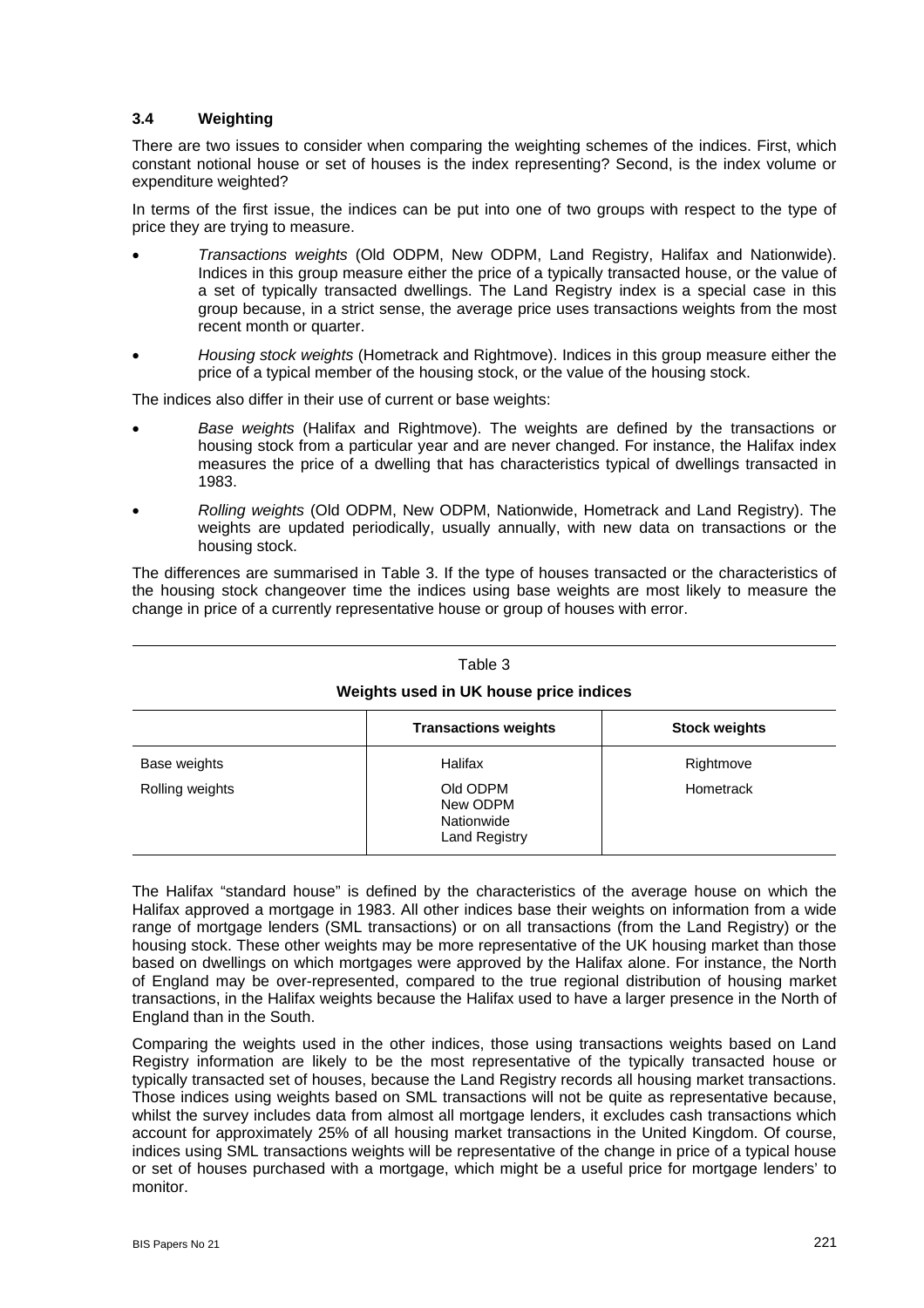Comparing stock and transactions weights is difficult. The different weights just allow the index to measure a different concept of the price. The preferred weights will depend on which measure the user is interested in.

The second issue was whether the indices were volume or expenditure weighted. Of the seven main UK house price indices, two are volume weighted and five are expenditure weighted. Neither weighting method is better than the other for all applications; they measure different concepts of the price of housing which are useful for different applications. Observers and policymakers must be careful to match the measure they use with the concept they are interested in.

#### **3.5 Where does the comparison of the methods used to construct the indices leave us?**

One point apparent from the discussion in this section is that it is complicated to compare the indices because of the wide variety of samples, methods, and weighting schemes used. However, we can draw some conclusions from the analysis of this section:

The main indices measure the price of dwellings at different points in the house purchase process. The Rightmove index measures asking prices, the Hometrack, Halifax and Nationwide indices measure prices at the loan approval stage, the ODPM index measures prices at the loan completion stage and the Land Registry index measures final transaction prices. It is therefore important for observers to match the measure of house prices used with the concept they are interested in eg it may be unwise to use the ODPM instead of the Rightmove index to analyse asking prices.

But there are further conclusions we can draw, some of which depend on the extent to which the indices are used to measure final transaction prices:

- The Land Registry index uses the largest dataset; it covers all transactions in England and Wales. But the dataset is not timely and does not record many dwelling characteristics, so quality adjustment is difficult.
- For the purposes of measuring final transaction prices the Halifax and Nationwide datasets can be considered a good compromise between accuracy and timeliness.
- The Rightmove dataset appears to have the least accurate measure of final transaction prices. Asking prices are the earliest in the housing market timeline and so most likely to be revised during the transaction process.
- The Hometrack index places a significant computational burden on estate agents, and so may be subject to greater measurement error.
- The Halifax and Nationwide datasets are the most likely to be affected by sample selection bias. This is particularly the case for the Nationwide index, whose dataset is somewhat smaller than the Halifax's.
- The Land Registry index uses the simplest possible price measure the average price of transacted houses. So it is likely to be most affected by changes in the mix of houses sold each quarter.
- The Halifax and Nationwide have until recently used the most comprehensive qualityadjustment methods, and were therefore least likely to be affected by changes in the mix of houses sold. It is difficult to judge whether their methods are more or less comprehensive than those used to construct the new ODPM index, since both have advantages and disadvantages.
- Current weights based on Land Registry data will be most representative of all current housing market transactions in England and Wales.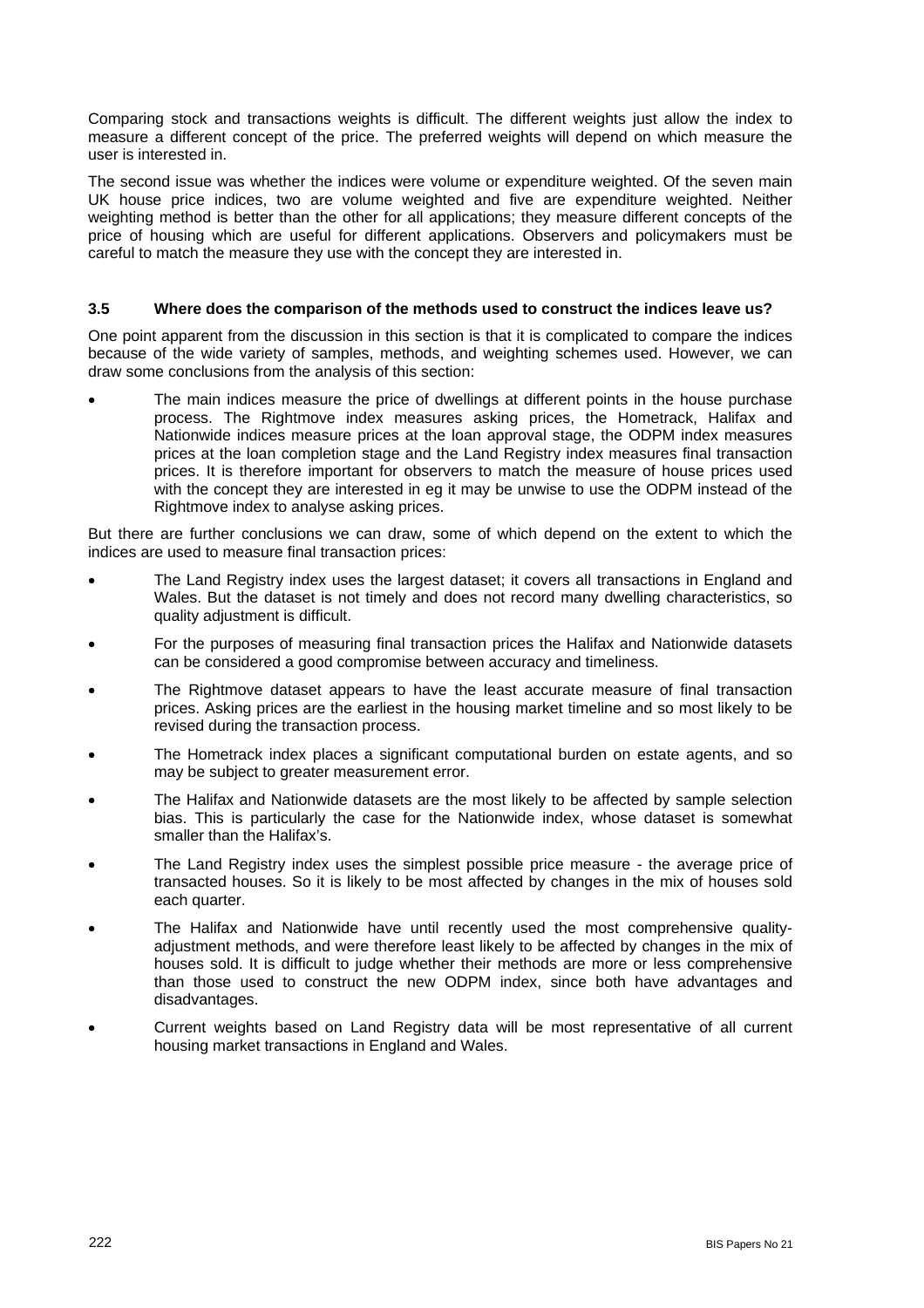## **4. Empirical comparison of the available UK house price indices**

In this section we consider the implications of the different methods used to construct the main UK house price indices; to what extent can the different methods of construction explain the differences between the outturns of the indices.

#### **4.1 Long-run vs short-run**

Chart 3 shows that the main house price indices have very similar long run trends. In other words, the estimated rate of house price inflation over long time horizons is similar across all the main indices. Chart 4 shows, however, that in the short run the indices - even those purporting to measure the same price - can give quite different estimates of house prices.<sup>[8](#page-11-0)</sup>





## **Halifax, Nationwide, old ODPM and Land Registry indices**

1997 Q1 = 100



<span id="page-11-0"></span><sup>&</sup>lt;sup>8</sup> Some indices were not included because only a short back run of data is available for them.

 $\overline{a}$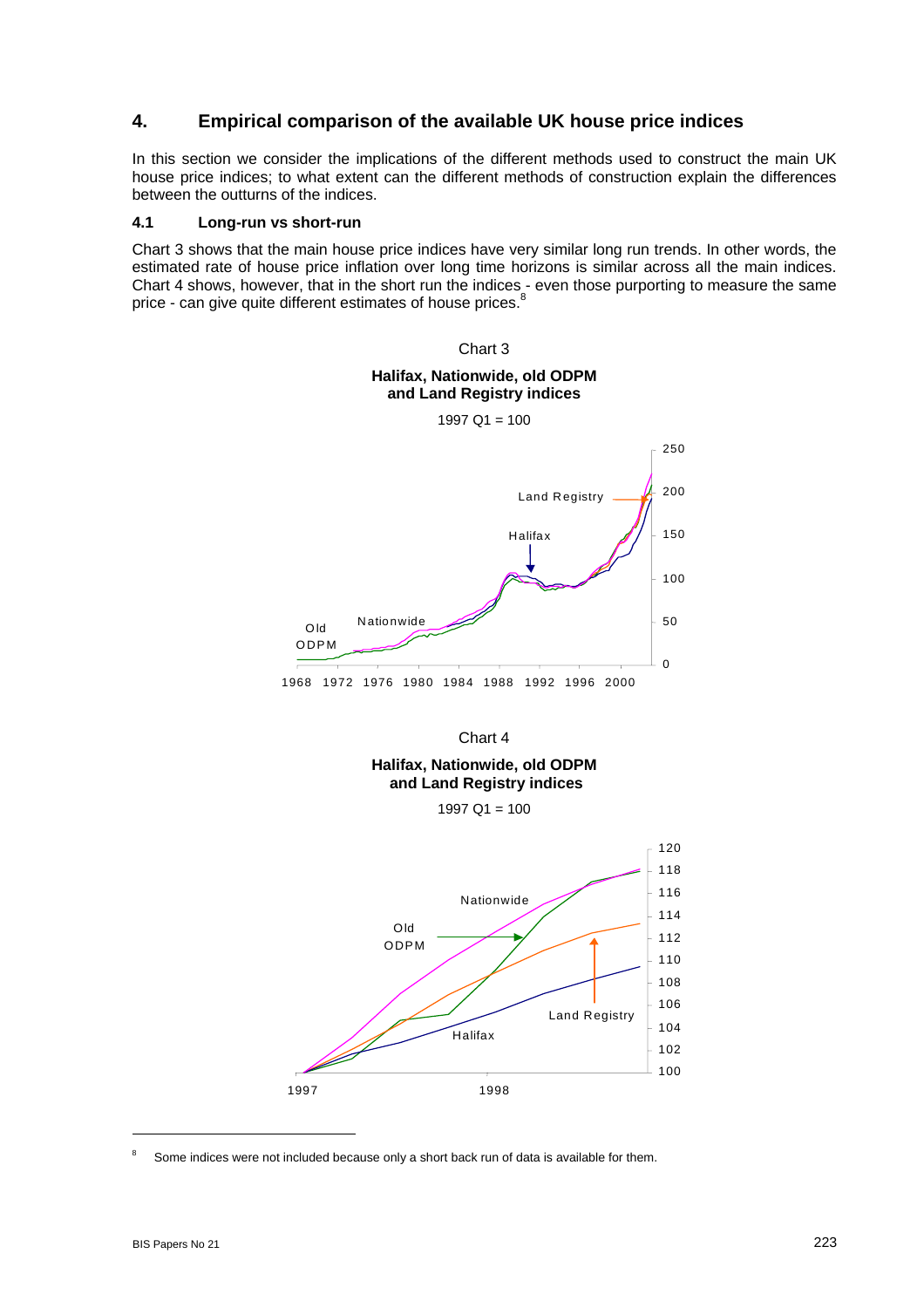In times of uniform market-wide inflation, all measures of house prices will move by similar amounts. Consequently, these charts suggest that differences in methodology have an effect in the short run because different house types appreciate at different rates, but over a long-period of time all houses appreciate by a similar amount. So the choice of house price measure matters much more for analysis of short-run movements in prices than long-run movements.

#### **4.2 Effect of quality-adjustment**

Chart 5 shows the quarterly house price inflation rate measured by a seasonally adjusted version of the Land Registry index and a mix-adjusted and seasonally adjusted version. The mix-adjustment is simple since it controls for the effect of only two house price characteristics: location (defined by county and London Borough); and house type (detached, semi-detached, terraced, flat/maisonette). Nevertheless, the mix-adjustment has a marked effect on the estimated quarterly inflation rate. Using the mix-adjusted index would have led to a very different interpretation of developments during late 1999, than if the not mix-adjusted index had been used. More recently, both indices have shown a slowdown in house price inflation, but the rate of inflation of the not mix-adjusted index has fallen about twice as much from its peak than the mix-adjusted index. So even the most basic mix-adjustment has empirically significant effects and can aid interpretation of house price movements.

Chart 5

#### **Effect of quality-adjustment on the Land Registry index**

Percentage change on previous quarter



#### **4.3 Volume vs expenditure weights**

To demonstrate the practical effect of the difference between volume and expenditure weights Chart 6 shows two sub-indices based on the most expensive quartile and the middle-priced 50% of the cells in the old ODPM index, which can be interpreted as indices of "expensive" and "typical" houses. The ODPM and Nationwide indices are also shown. As expected, the ODPM index, which is expenditure weighted, is more in line with the expensive index than the Nationwide index is.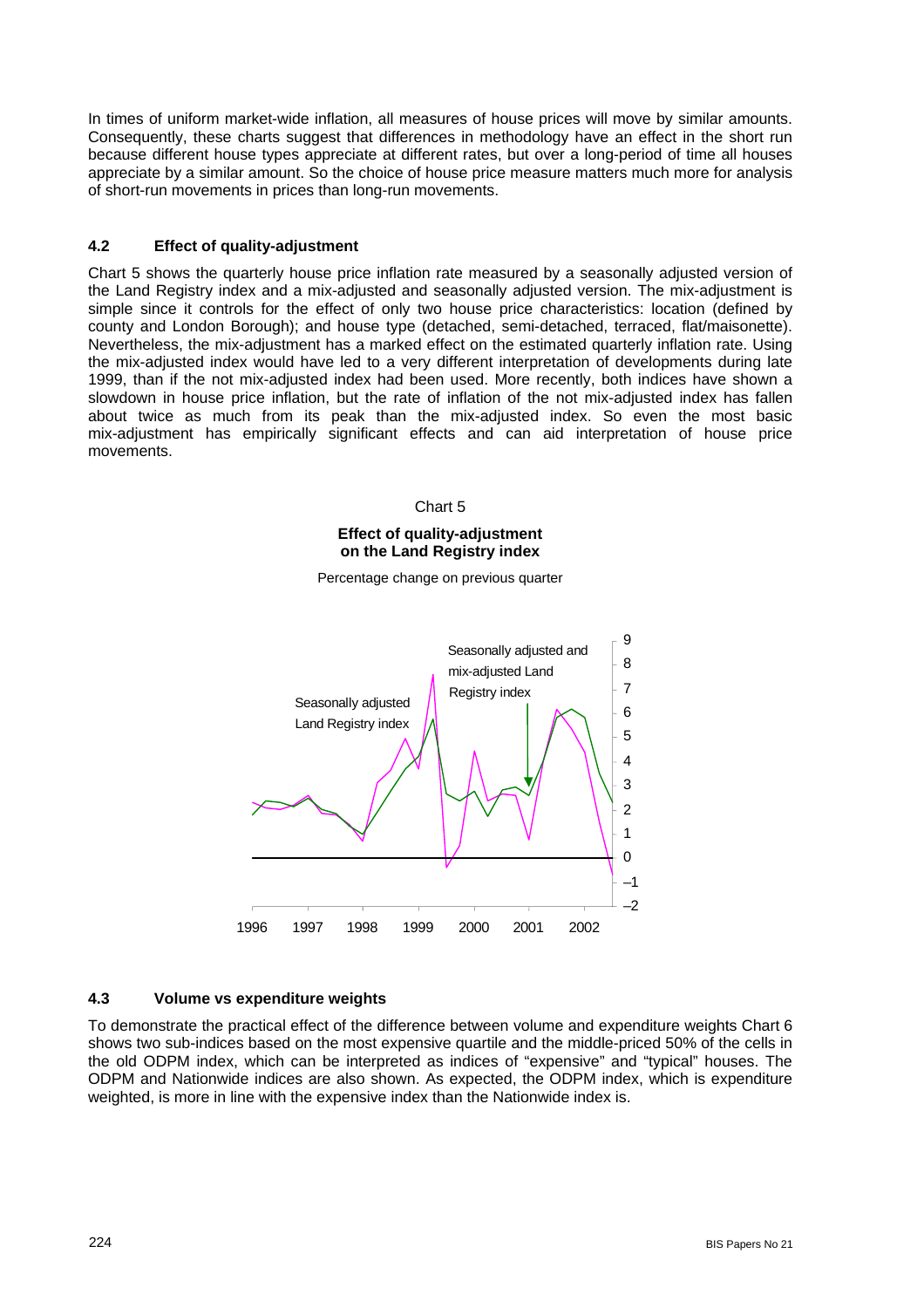# Chart 6 **Effect of volume weighting**

Index (1998 Q1 = 100)



#### **4.4 Can the differences between the Halifax and Nationwide indices be explained?**

The Halifax and Nationwide indices both use similar methodology, but Charts 7 and 8 show that the short-term (ie month on month) and long-term (ie annual) growth rates of the two indices can diverge significantly and sometimes for relatively long periods of time. This might be expected because the definition of the typically transacted dwelling differs slightly between the indices, the characteristics they control for in their regressions are somewhat different (see Table 2), and they use different samples. But how important are these methodological differences?

## Chart 7

#### **Monthly Halifax and Nationwide house price inflation**

Percentage change on previous month

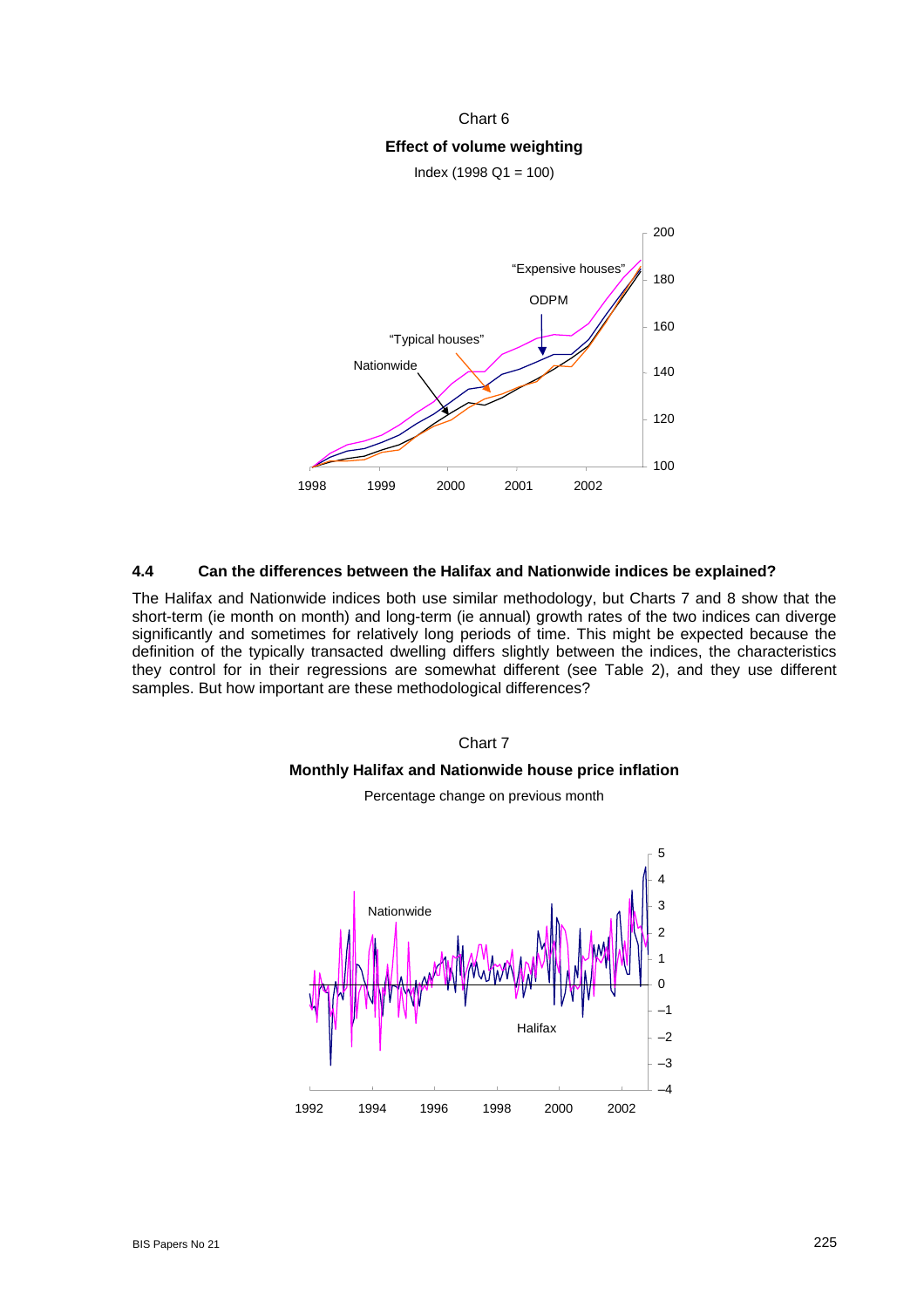#### Chart 8

## **Annual Halifax and Nationwide house price inflation**

Percentage change on previous year



The common framework used by the two indices for estimating prices means there are four possible explanations for the divergence between their growth rates: different typical house; different specification of the hedonic regression equations; different data; estimation error. However, these explanations cannot be assessed without access to the underlying data. Some work has found that the differences between the weights used in the two indices do not explain much of the differences between the monthly growth rates of the two indices. The most likely candidate for the differences between the monthly growth rates of the two indices appears to be estimation error. It may be reasonable to expect that estimation error in an individual month would dominate the effect of there being different typical houses, but over a longer time period the effect of the different typical house becomes more marked.

#### **4.5 Summary of empirical comparison of the main UK house price indices**

We have seen that all the indices give similar estimates of house price inflation over long periods (10-20 years) but they can differ in the short run. Considering the reasons for the differences we found that quality adjustment and the choice of expenditure or volume weights can have significant impacts on measured house price inflation. But, estimation error is likely to dominate other explanations for differences in measured monthly or quarterly house price inflation rates from different mix-adjusted indices.

## **5. Conclusions**

There are several valid concepts of house prices and many possible ways of constructing an index to measure each type of price. Combinations of methods and datasets have given rise to seven main UK house price indices, and a large number of other indices and surveys.

Comparing the available indices is complicated, although some conclusions can be drawn from an analysis of the methods and data sets used. The most important point to note is that no one method of constructing an index or concept of the price of a house is "right". The main indices in the